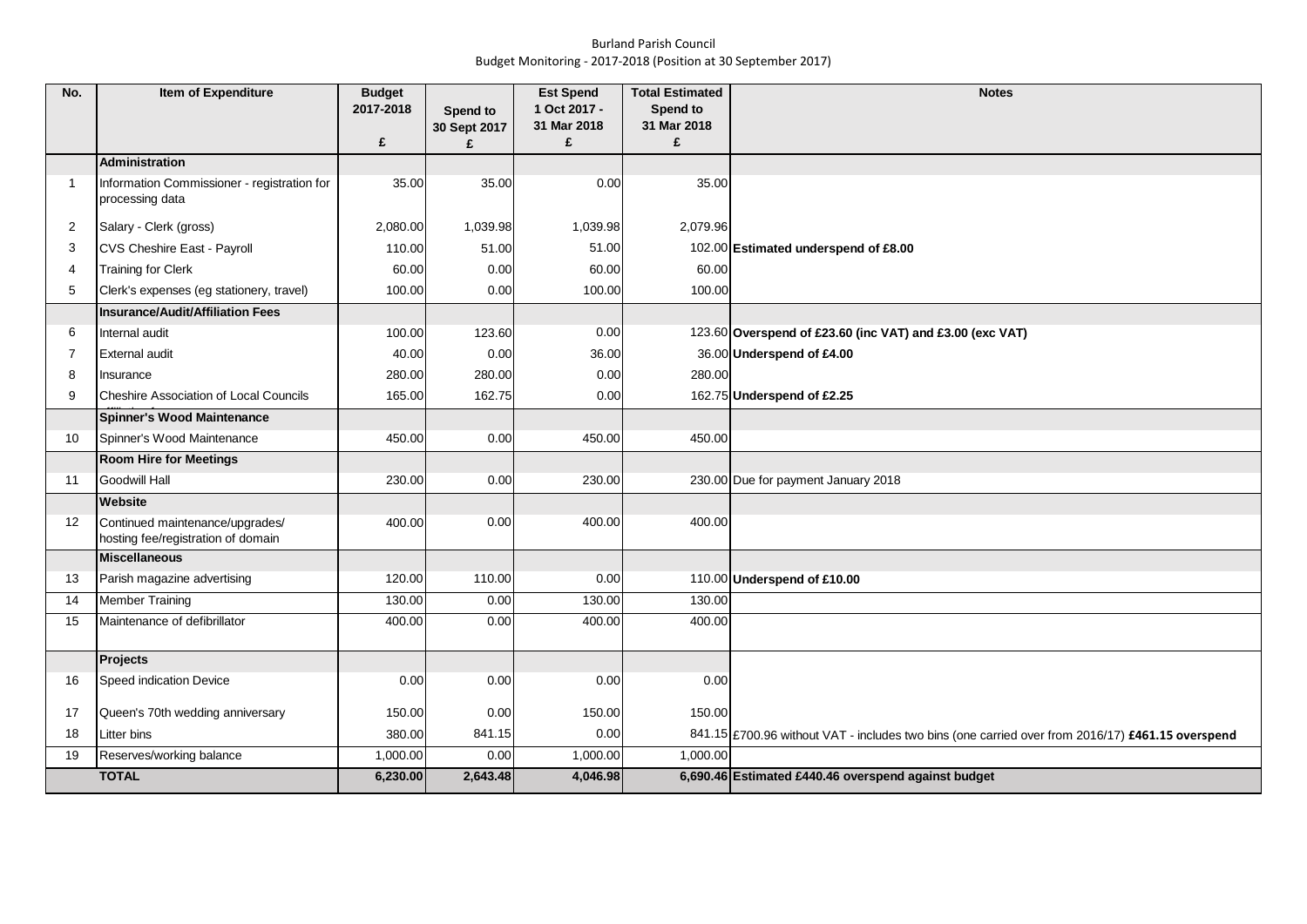## Burland Parish Council Budget Monitoring - 2017-2018 (Position at 30 September 2017)

| No. | Item of Receipt               | <b>Budget</b><br>2017-2018 | Income to<br>30 Sept 2017 | <b>Est Income</b><br>1 Oct 2017 - | <b>Total Income to</b><br>31 Mar 2018 | <b>Notes</b>                                        |
|-----|-------------------------------|----------------------------|---------------------------|-----------------------------------|---------------------------------------|-----------------------------------------------------|
|     |                               |                            |                           | 31 Mar 2018                       |                                       |                                                     |
|     |                               | £                          | £                         |                                   | £                                     |                                                     |
|     | Precept                       |                            |                           |                                   |                                       |                                                     |
|     | <b>Cheshire East Council</b>  | 2,823.00                   | 2,823.00                  | 0.00                              |                                       | 2,823.00 Paid in two halves - 01/04/17 and 30/08/17 |
|     | CEC Council Tax support grant | 0.00                       | 0.00                      | 0.00                              | 0.00                                  |                                                     |
|     | Invoice Income                |                            |                           |                                   |                                       |                                                     |
| 3   | Advertising Income            | 0.00                       | 0.00                      | 0.00                              |                                       | 0.00 Advertising income from website                |
|     |                               |                            |                           |                                   |                                       |                                                     |
|     | <b>Other Receipts</b>         |                            |                           |                                   |                                       |                                                     |
|     | VAT Re-claim                  | 0.00                       | 0.00                      | 917.50                            | 917.50                                |                                                     |
| 5   | <b>Transparency Fund</b>      | 0.00                       | 2,000.00                  | 0.00                              | 2,000.00                              |                                                     |
| 6   | <b>Bank interest</b>          | 0.00                       | 0.13                      | 0.00                              | 0.07                                  |                                                     |
|     |                               | 2823.00                    | 4,823.13                  | 917.50                            |                                       | 5,740.63 Projected £2,917.63 above budget           |
|     | <b>TOTAL</b>                  |                            |                           |                                   |                                       |                                                     |

| A    | <b>BANK RECONCILIATION (AT 30 SEPTEMBER 2017)</b> |          |
|------|---------------------------------------------------|----------|
|      |                                                   | £        |
|      | Brought fwd 1 April 2016                          | 3,992.70 |
|      | Precept                                           | 2,823.00 |
|      | Other receipts                                    | 2,000.13 |
|      |                                                   | 8,815.83 |
| LESS | Payments                                          | 2,643.48 |
|      |                                                   | 6,172.35 |
|      |                                                   |          |
|      | <b>Current Account</b>                            | 3,426.16 |
|      | <b>Business Reserve Account</b>                   | 2,781.19 |
|      |                                                   | 6,207.35 |
| LESS | Unpresented cheques                               | 35.00    |
|      |                                                   | 6,172.35 |